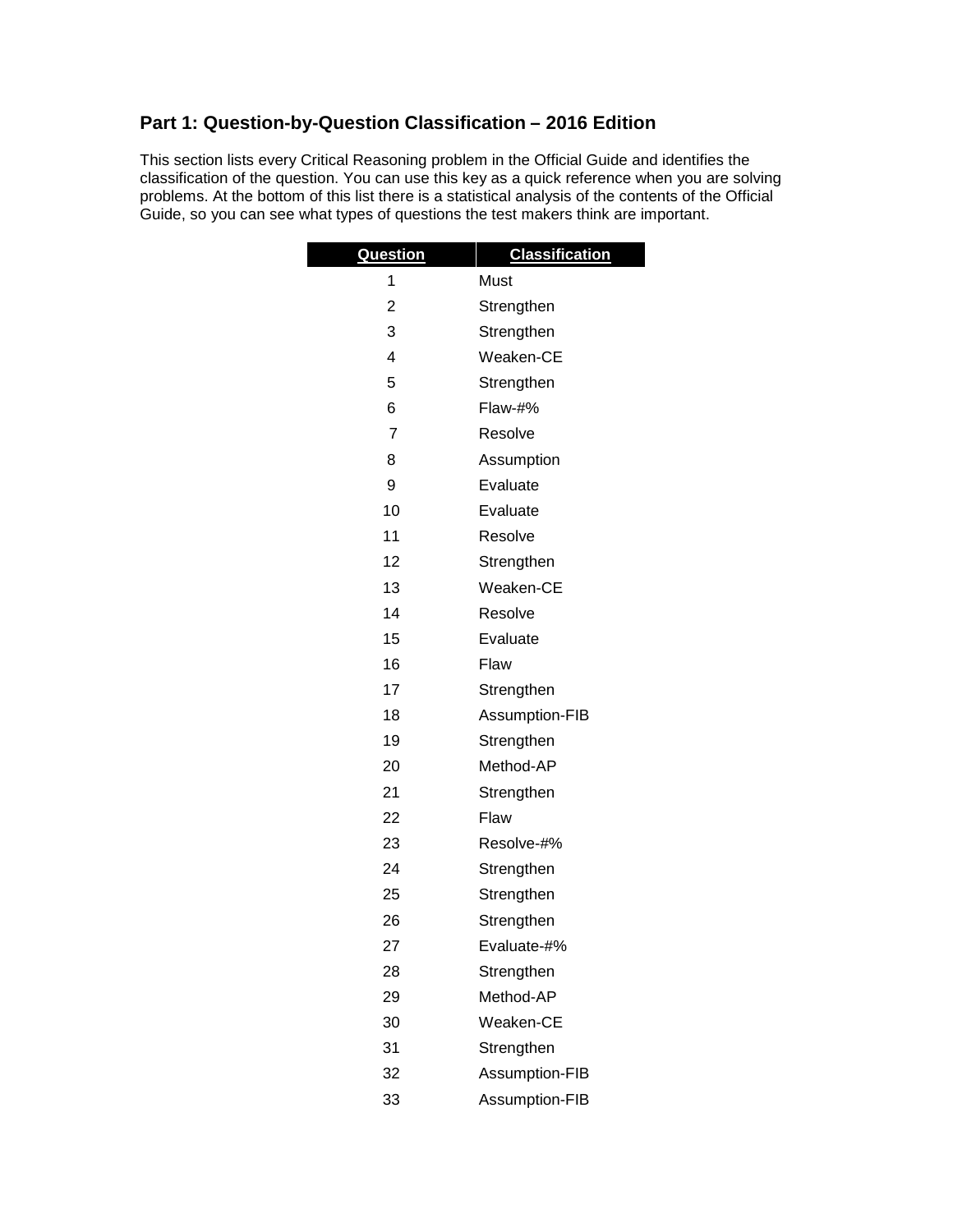| 34 | Method             |
|----|--------------------|
| 35 | Evaluate           |
| 36 | Strengthen-#%      |
| 37 | Assumption-CE      |
| 38 | Assumption-FIB     |
| 39 | Resolve-#%         |
| 40 | Assumption-CE      |
| 41 | Assumption         |
| 42 | Evaluate           |
| 43 | Weaken-FIB, #%     |
| 44 | Assumption-FIB     |
| 45 | Weaken-CE          |
| 46 | MP-FIB             |
| 47 | Assumption         |
| 48 | Weaken             |
| 49 | Assumption         |
| 50 | Weaken             |
| 51 | ResolveX           |
| 52 | Assumption         |
| 53 | Must               |
| 54 | Assumption-FIB     |
| 55 | Strengthen         |
| 56 | Evaluate           |
| 57 | Strengthen         |
| 58 | Resolve-CE         |
| 59 | Weaken             |
| 60 | Strengthen-CE      |
| 61 | Strengthen         |
| 62 | Strengthen-CE      |
| 63 | Weaken             |
| 64 | Assumption-FIB     |
| 65 | Strengthen-CE      |
| 66 | Assumption-FIB     |
| 67 | Strengthen-CE, #%  |
| 68 | Assumption-FIB     |
| 69 | Weaken-CE          |
| 70 | Assumption-#%      |
| 71 | Must-FIB           |
| 72 | Assumption-CE, FIB |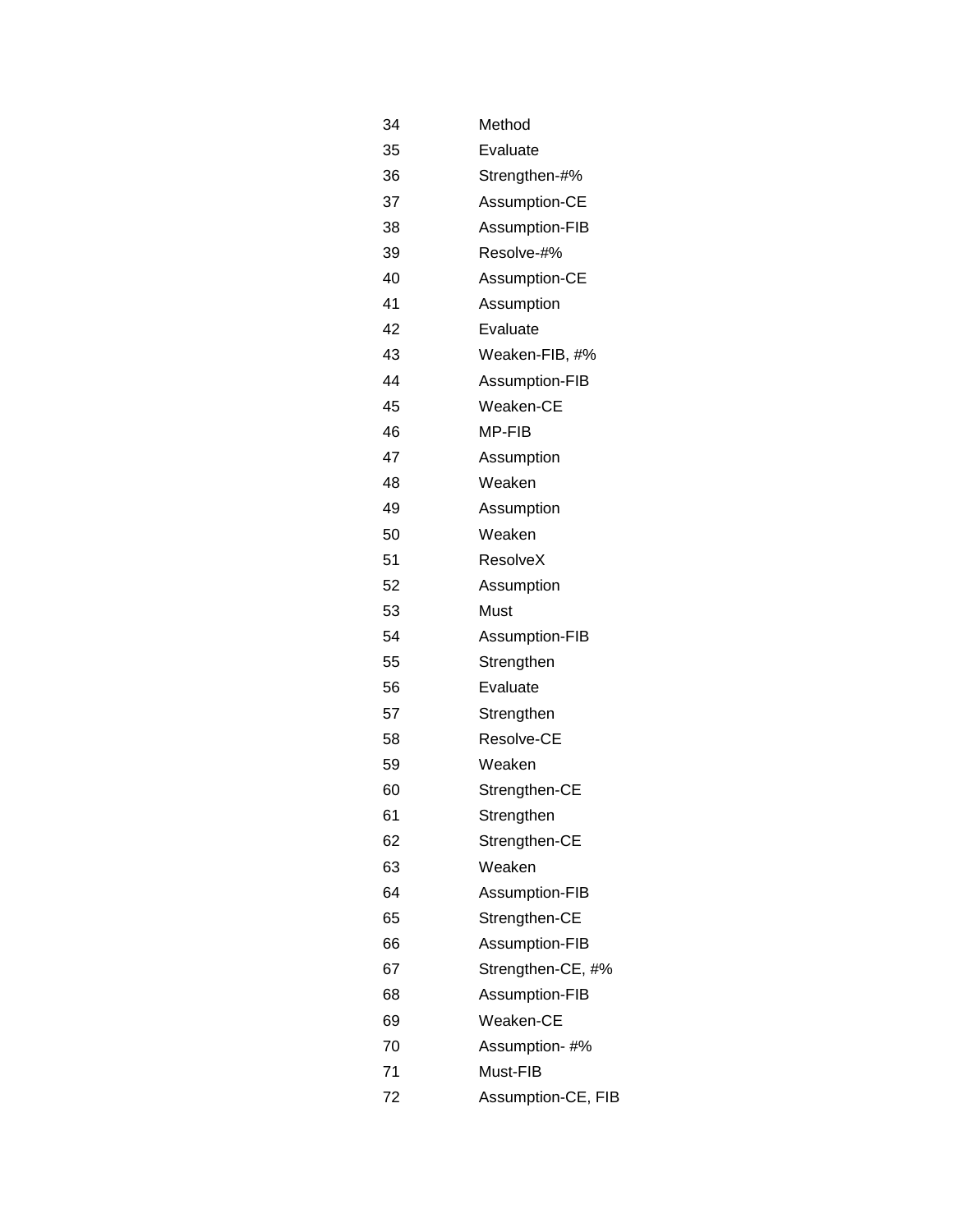| 73  | Assumption-FIB    |
|-----|-------------------|
| 74  | Resolve           |
| 75  | Resolve           |
| 76  | Weaken            |
| 77  | Weaken            |
| 78  | Resolve           |
| 79  | Weaken-CE         |
| 80  | Must              |
| 81  | Method-AP         |
| 82  | Method-AP         |
| 83  | Strengthen        |
| 84  | Assumption-CE, #% |
| 85  | Resolve           |
| 86  | Evaluate          |
| 87  | Evaluate          |
| 88  | Flaw              |
| 89  | Evaluate-CE       |
| 90  | Assumption        |
| 91  | Method-AP         |
| 92  | Evaluate          |
| 93  | Method-AP         |
| 94  | Strengthen        |
| 95  | Assumption        |
| 96  | Weaken            |
| 97  | Weaken            |
| 98  | Method            |
| 99  | Method-CE         |
| 100 | Evaluate          |
| 101 | Assumption        |
| 102 | Weaken            |
| 103 | Weaken            |
| 104 | MP-CE             |
| 105 | Method-AP         |
| 106 | Strengthen-CE     |
| 107 | Resolve-#%        |
| 108 | Strengthen-CE     |
| 109 | Assumption        |
| 110 | Method-AP         |
| 111 | Assumption-FIB    |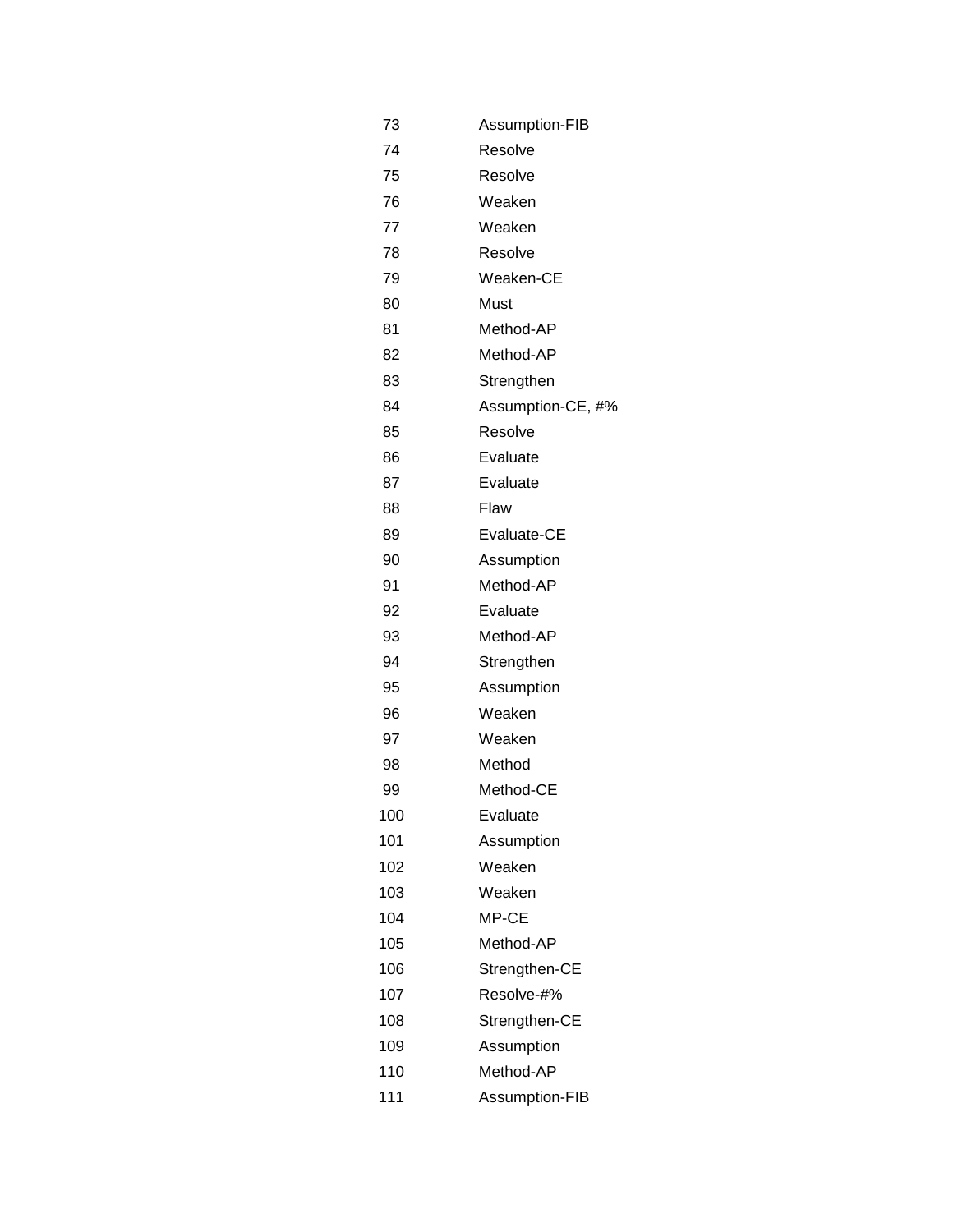| 112 | Must          |
|-----|---------------|
| 113 | Weaken        |
| 114 | Assumption-#% |
| 115 | Strengthen    |
| 116 | Assumption-CE |
| 117 | Weaken-CE     |
| 118 | Method-AP     |
| 119 | Strengthen    |
| 120 | Evaluate      |
| 121 | Weaken        |
| 122 | Resolve       |
| 123 | StrengthenX   |
| 124 | Weaken        |
|     |               |

# **Official Guide for GMAT Review 2016 Edition Question Statistics**

| <b>Type</b>             | <b>Number</b>  | <b>Percentage of whole</b> |  |
|-------------------------|----------------|----------------------------|--|
| <b>Must</b>             | 5              | 4.03%                      |  |
| <b>MP</b>               | $\mathbf 2$    | 1.61%                      |  |
| <b>Assumption</b>       | 27             | 18.55%                     |  |
| <b>Strengthen</b>       | 27             | 21.77%                     |  |
| <b>Resolve</b>          | 13             | 10.48%                     |  |
| Weaken                  | 21             | 16.94%                     |  |
| <b>Method</b>           | 12             | 9.68%                      |  |
| <b>Flaw</b>             | 4              | 3.23%                      |  |
| <b>Evaluate</b>         | 13             | 10.48%                     |  |
| FIB (Fill in the blank) | 15             | 12.10%                     |  |
| Except $(X)$            | $\overline{2}$ | 1.61%                      |  |
|                         |                |                            |  |

#### **Question Type Frequency**

### **Problem Type Frequency**

| Type      | Number | <b>Percentage of whole</b> |
|-----------|--------|----------------------------|
| <b>CE</b> | 22     | 17.74%                     |
| #%        | 11     | 8.87%                      |